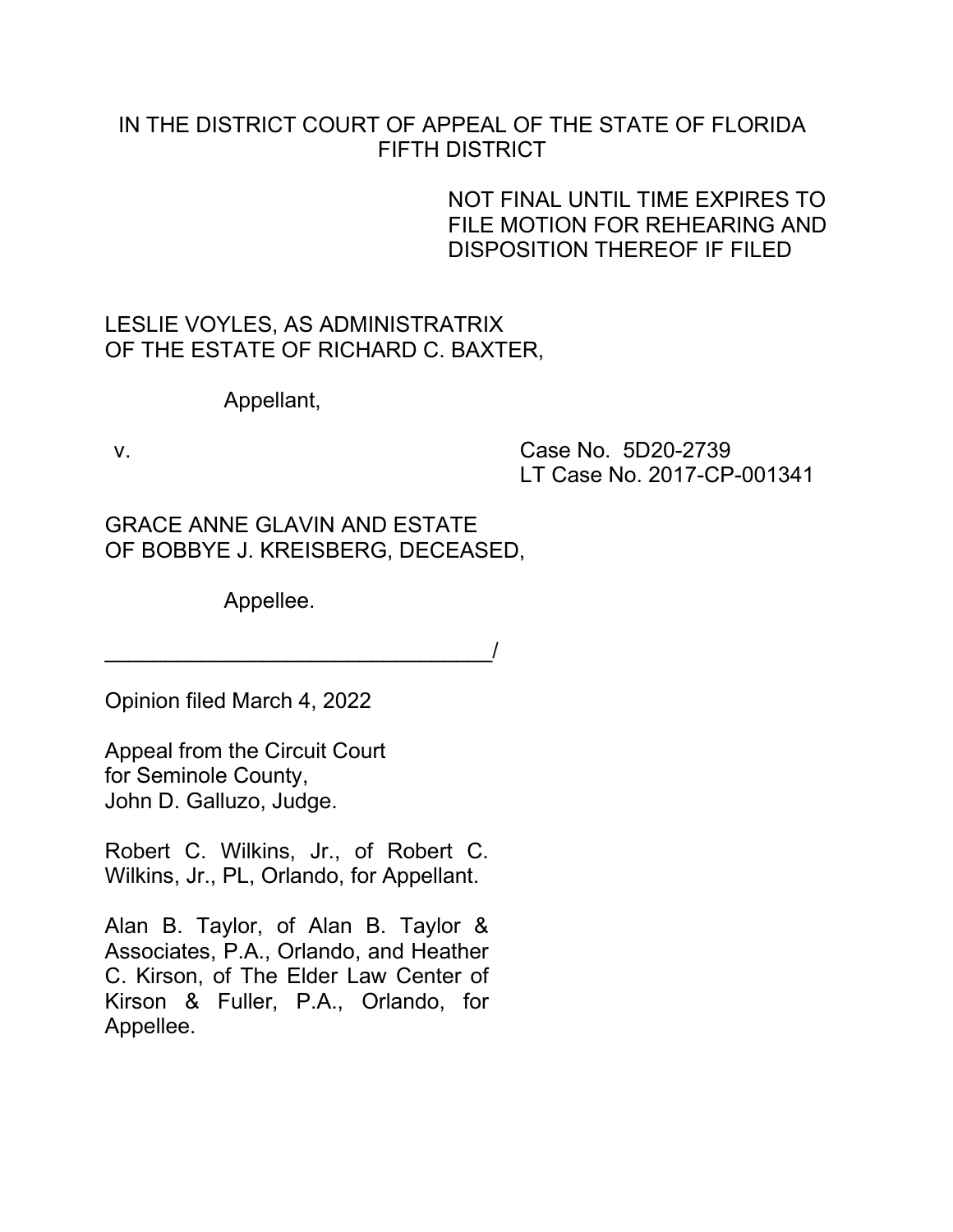EDWARDS, J.

Appellant, Richard C. Baxter,<sup>[1](#page-1-0)</sup> appeals the final judgment entered against him that granted Appellee's, Grace Anne Glavin, Personal Representative, motion for attorneys' fees and costs, awarding her \$220,042.82 following termination of a will contest. Baxter makes several arguments, two of which merit reversal. First, Baxter correctly argues that the probate court lacked jurisdiction to entertain Glavin's motion because it was filed after he withdrew his objections to the probate of the will and her appointment as personal representative. Second, Baxter correctly argues that he was denied due process of law because the attorneys' fees and costs judgment was entered as sanctions against him, explicitly and exclusively based upon the inequitable conduct doctrine, despite the fact that Glavin's motion made absolutely no mention of sanctions, bad faith, or inequitable conduct. Accordingly, we quash the final judgment, remand for entry of an order denying Glavin's motion to tax attorneys' fees and costs with prejudice, and for further proceedings granting Baxter relief from that judgment.

<span id="page-1-0"></span> $1$  Richard C. Baxter, a resident of Mississippi, passed away during the pendency of this appeal. Leslie Voyles was appointed in Mississippi as the Administratrix of his estate and has properly been substituted herein to pursue the appeal and to seek appropriate relief.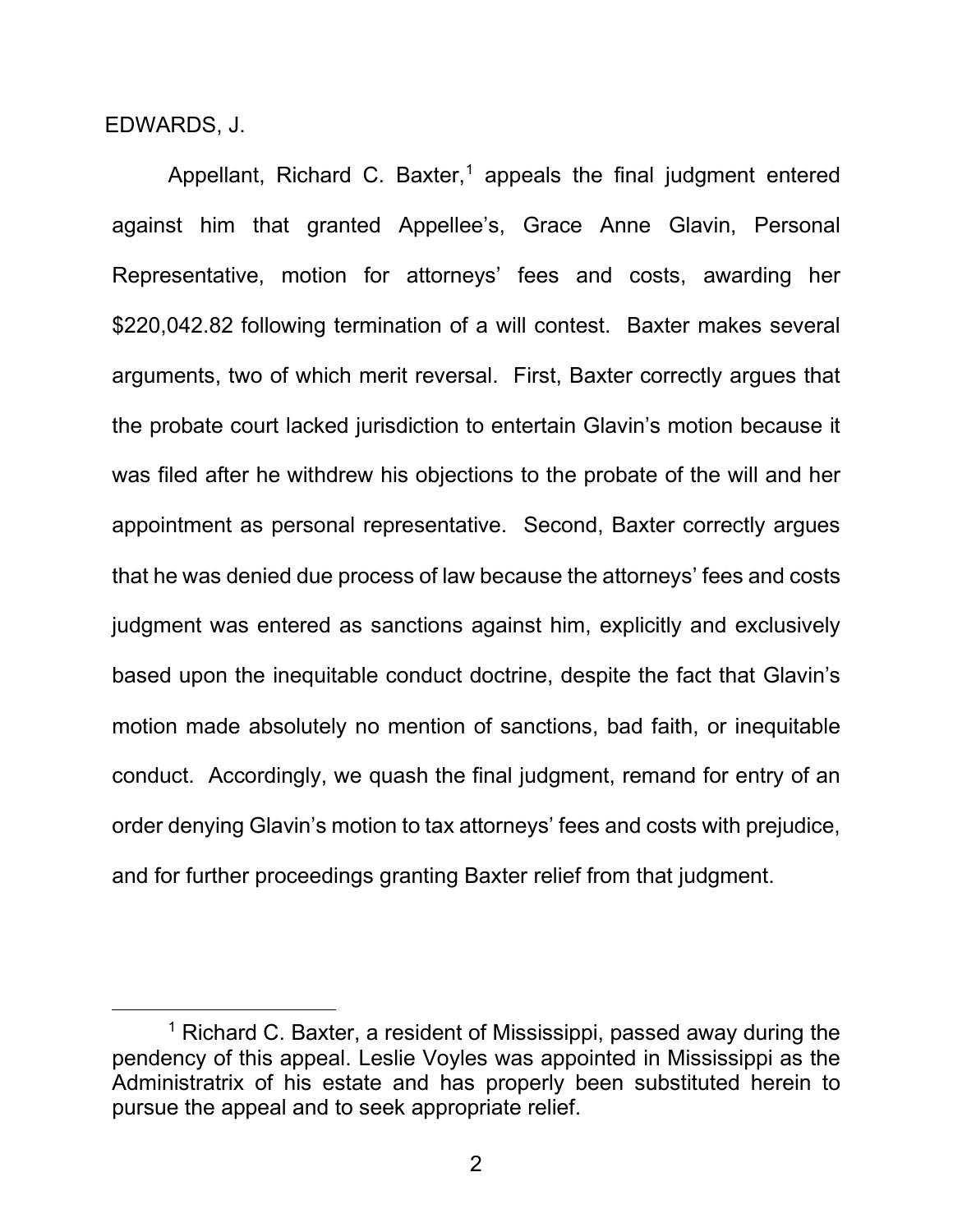The decedent in the underlying probate matter was Baxter's sister, Bobbye Kreisberg. Glavin was the attorney who prepared Kreisberg's 2014 will that left nothing to Baxter and created a trust which benefitted several charities. The 2014 will designated Glavin as personal representative of the estate and named her as trustee. Baxter objected to Glavin's efforts to probate the 2014 will and to the appointment of Glavin as personal representative.<sup>[2](#page-2-0)</sup> Baxter's will contest was based on claims that his sister lacked testamentary capacity at the time the will was executed and further allegations that Glavin had employed undue influence. Baxter alleged that Kreisberg's 1999 will, naming him personal representative, should have been probated instead.

After a few hearings, some written discovery with attendant objections, and one deposition, Glavin succeeded in having the 2014 will provisionally admitted to probate, subject to a trial on the issues of testamentary capacity and undue influence. Shortly before trial, Baxter terminated the will contest litigation by filing a written withdrawal of all objections to probate of the 2014 will and to appointment of Glavin as personal representative of his sister's

<span id="page-2-0"></span><sup>&</sup>lt;sup>2</sup> Glavin was proceeding via a petition to prove and probate a lost will, namely the 2014 will that Glavin prepared, maintained for safe keeping, and then misplaced after reviewing it within days following Kreisberg's death.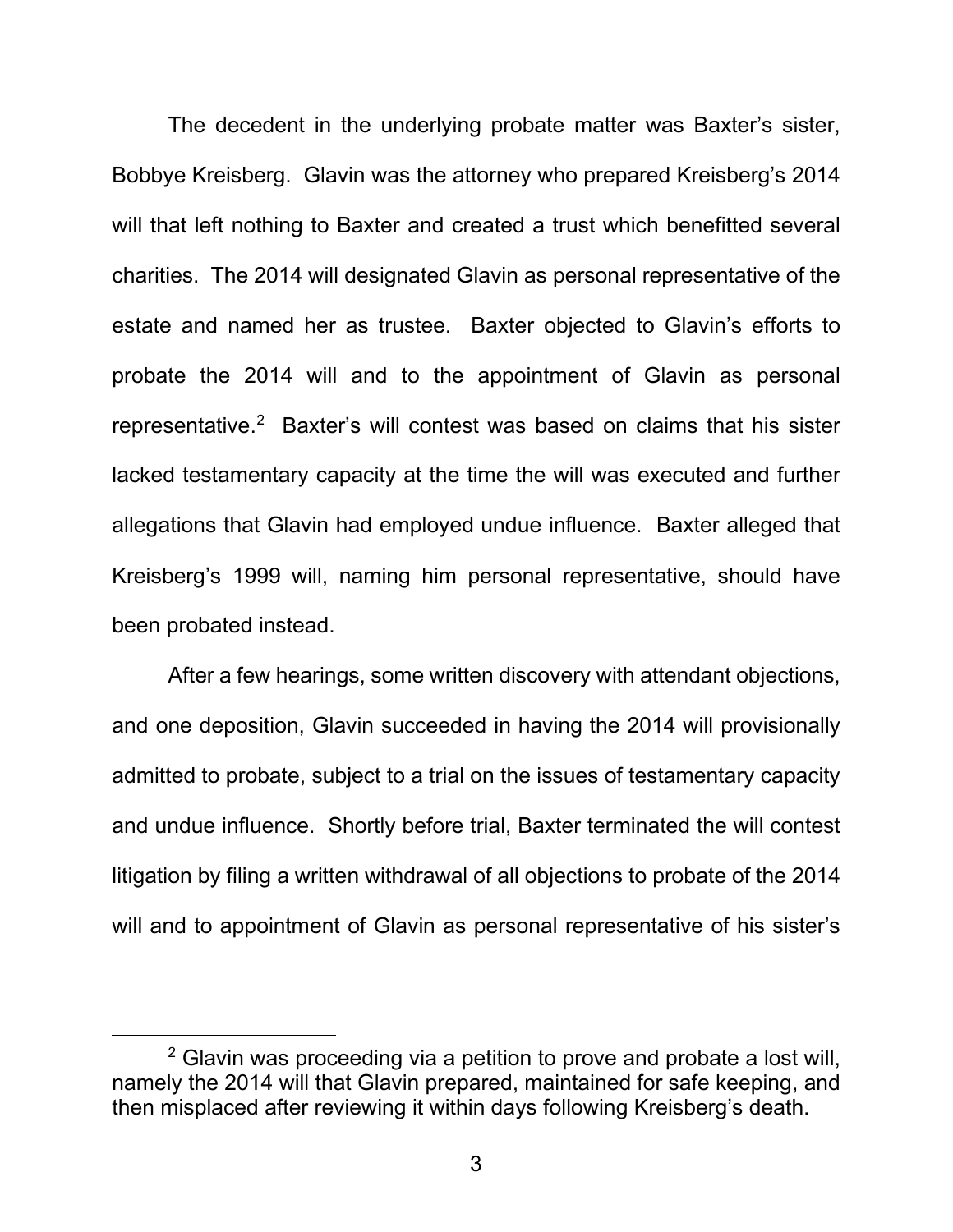estate. Letters of administration were promptly thereafter issued to Glavin who proceeded to administer the decedent's estate.

Nearly a month after Baxter withdrew his objections and ended all the probate litigation, Glavin filed a motion to tax fees and costs against Baxter. Glavin's motion stated it was made "pursuant to principles of equity applicable to chancery actions," and cited to sections 57.041, 57.105, 733.106, 733.609, Florida Statutes (2020), and Florida Rules of Civil Procedure 1.420 and 1.525 as authority. There was no mention in the motion of "sanctions," "the inequitable conduct doctrine," "bad faith," or anything remotely similar to any of those terms. The hearing on Glavin's motion was set for November 10, 2020, which was during the COVID-19 pandemic. Approximately one week before the hearing on Glavin's motion to tax fees and costs, she filed 180 pages of affidavits and billing invoices from the several attorneys that she had employed during the three-year-long will contest. None of those documents mentioned sanctions, inequitable conduct, bad faith, or anything remotely similar.

Baxter chose not to travel from Mississippi to attend the hearing in Seminole County, Florida; however, his attorney was present. On the day of the hearing, at noon, Glavin filed a notice of additional authorities in support of her motion to tax fees and costs against Baxter, which was the first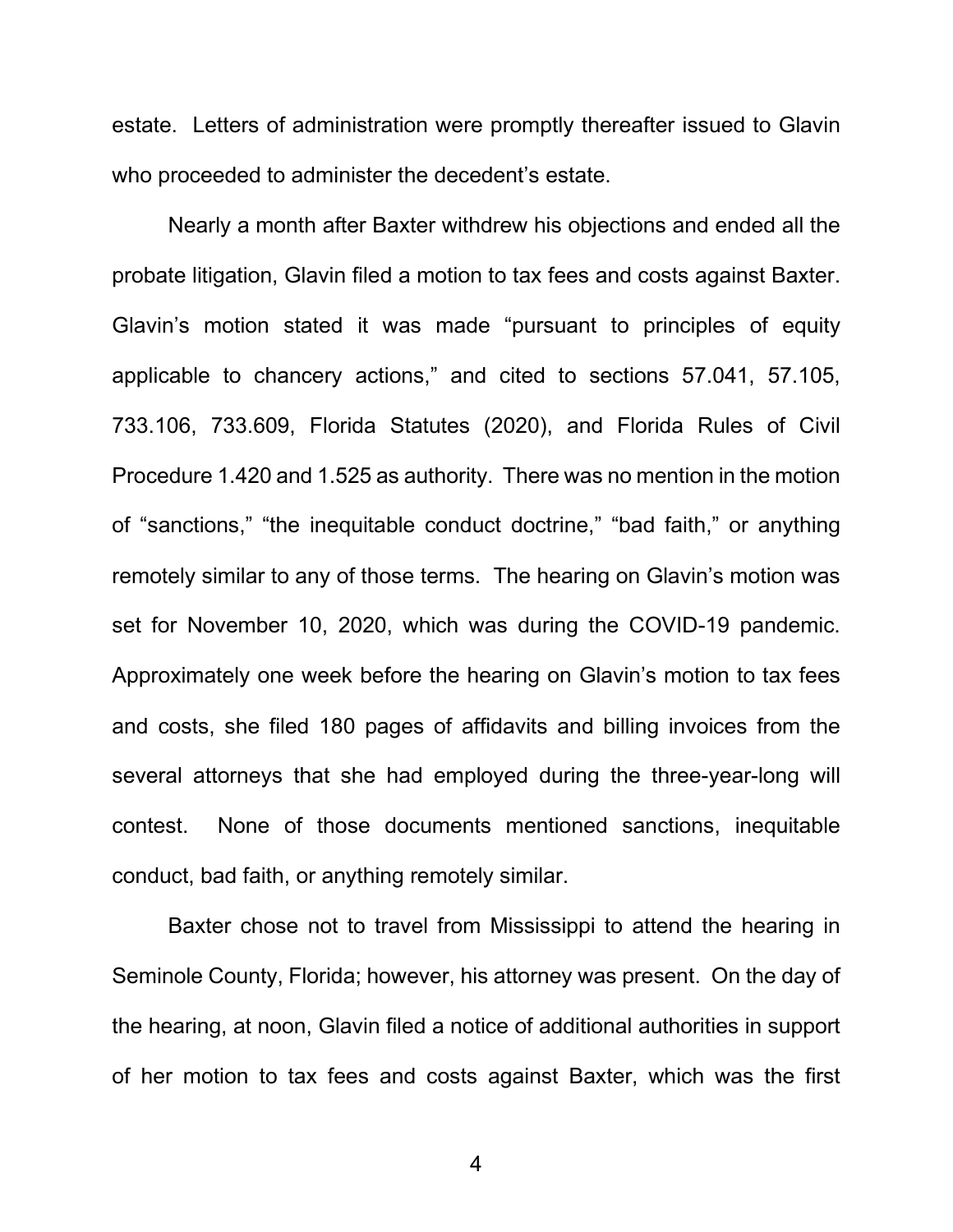reference to the inequitable conduct doctrine. "The inequitable conduct doctrine permits the award of attorney's fees where one party has exhibited egregious conduct or acted in bad faith." *Bitterman v. Bitterman*, 714 So. 2d 356, 365 (Fla. 1998). "[T]his doctrine is rarely applicable. It is reserved for those extreme cases where a party acts 'in bad faith, vexatiously, wantonly, or for oppressive reasons.'" *Id.* (internal citations omitted).

Glavin was the only witness who testified live during the hearing as the parties stipulated that the probate court did not need expert testimony and that the attorneys' affidavits and bills could be considered. There was no transcript of the hearing.

Both sides, as ordered, submitted proposed final judgments. Within twenty-four hours of submission and without a single edit, the probate court signed the proposed judgment submitted by Glavin. The inequitable conduct doctrine was the sole basis relied upon by the probate court for sanctioning Baxter with attorneys' fees and costs totaling \$220,042.82. The probate court's final judgment did not mention any of the statutes or rules Glavin relied upon in her motion to tax attorneys' fees. Despite well-settled law that requires orders awarding attorney's fees to set forth explicit findings as to the number of hours reasonably expended and the reasonable hourly rate for the type of litigation involved, the final judgment submitted by Glavin and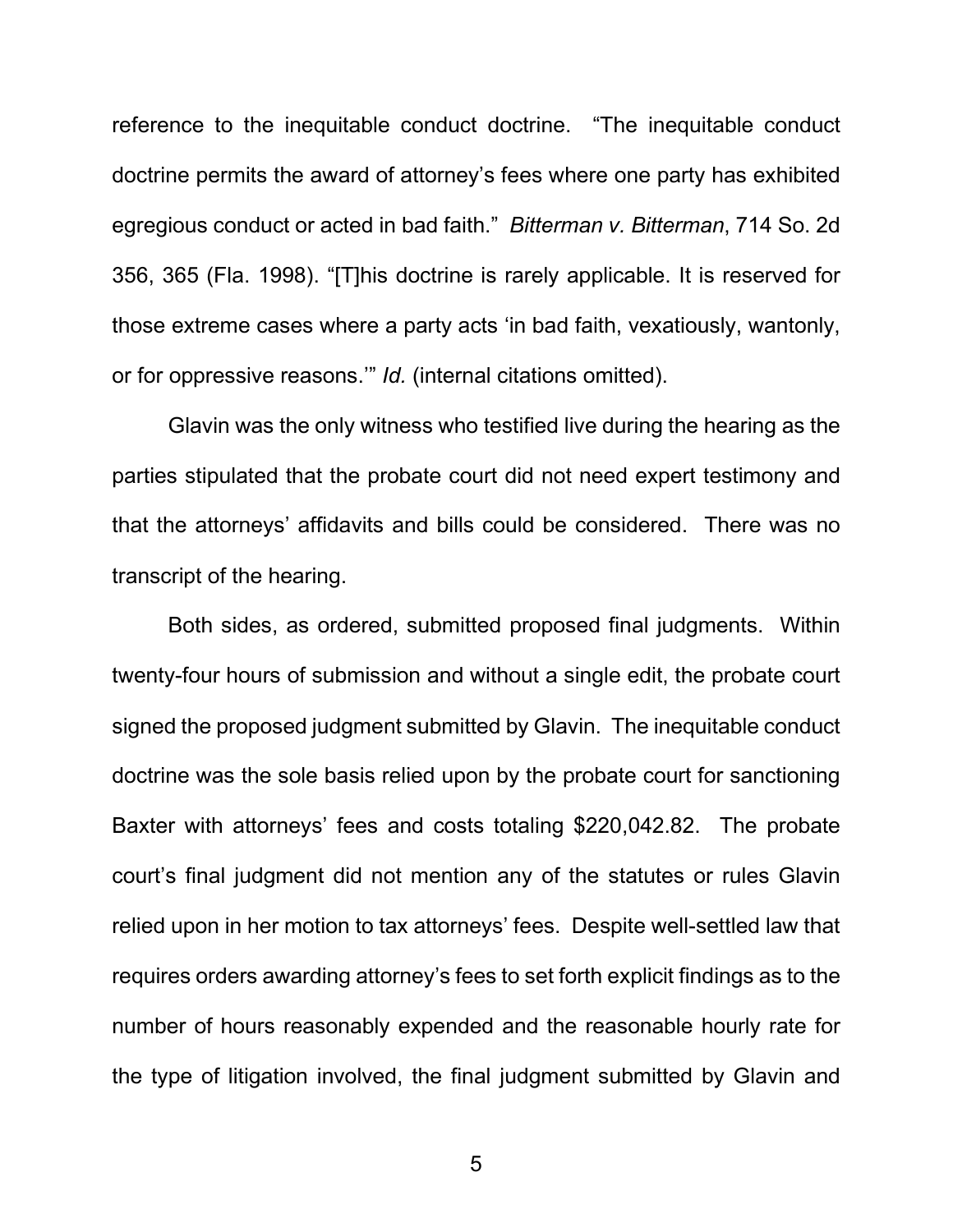entered by the probate court failed to make any such findings regarding any of the legal professionals who had represented Glavin.<sup>[3](#page-5-0)</sup> Because our reversal relies upon the lack of jurisdiction and denial of due process, we need not address this aspect further at this point.

## Lack of Jurisdiction

Whether a trial court retains jurisdiction over a party after it voluntarily withdraws its litigated claim is a question of law reviewed de novo. *Dep't of Rev. o/b/o Venzen v. Ashby*, 294 So. 3d 445, 446 (Fla. 5th DCA 2020). Baxter argues that he voluntarily dismissed his will contest on July 29, 2020, when he withdrew all his objections to probate of the 2014 will and appointment of Glavin as personal representative. That assertion is accurate; there was no further litigation in the probate case. On August 4, 2020, letters of administration were issued, and Glavin was appointed personal representative of the estate which led to normal estate administration. Glavin's motion to tax attorneys' fees and costs was not filed until August 28, 2020.

A voluntary dismissal divests a trial court of jurisdiction when it immediately ends the litigation. *See Dep't of Rev. o/b/o Venzen*, 294 So. 3d

<span id="page-5-0"></span><sup>3</sup> *See, e.g.*, *Fla. Patient's Comp. Fund v. Rowe*, 472 So. 2d 1145, 1151 (Fla. 1985); *Bishop v. Est. of Rossi*, 114 So. 3d 235, 237 (Fla. 5th DCA 2013); *Simhoni v. Chambliss*, 843 So. 2d 1036, 1037 (Fla. 4th DCA 2003).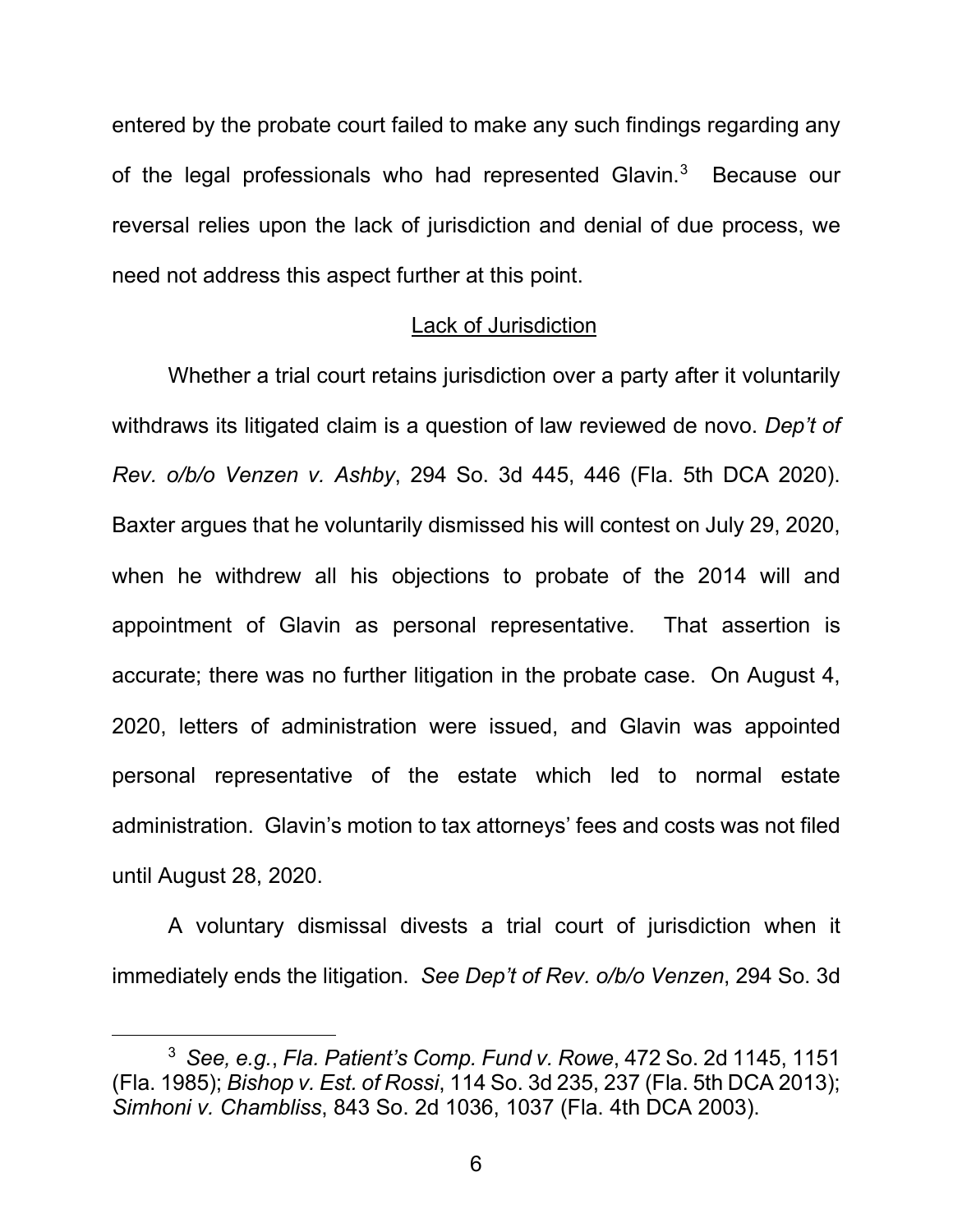at 446; *Miller v. Fortune Ins. Co.*, 484 So. 2d 1221, 1223 (Fla. 1986) ("A trial judge is deprived of jurisdiction, not by the *manner* in which the proceeding is terminated, but by the sheer finality of the act, whether judgment, decree, order or stipulation, which concludes litigation."). After the entry of a voluntary dismissal, a trial court's authority to award attorney's fees even under the inequitable conduct doctrine is limited. *See Almazan v. Est. of Aguilera-Valdez*, 273 So. 3d 9, 11 (Fla. 4th DCA 2019) ("[W]e hold that a trial court's inherent authority to award attorney's fees as a sanction for bad faith conduct on its own initiative does not extend beyond a voluntary dismissal."); *see also Pomeranz & Landsman Corp. v. Mia. Marlins Baseball Club, L.P.*, 143 So. 3d 1182, 1183 (Fla. 4th DCA 2014) (noting that a trial court has jurisdiction to consider 57.105 motion for sanctions "only where the motion for sanctions was filed with the court before a voluntary dismissal").

We hold that the probate court lacked jurisdiction to entertain and rule on Glavin's motion for attorneys' fees and costs; thus, the final judgment awarding same is quashed.

## Lack of Due Process

Whether a court has violated a party's due process rights is a question of law reviewed de novo. *See Norvil v. State*, 191 So. 3d 406, 408 (Fla. 2016). Baxter points out that Glavin's motion to tax attorneys' fees and costs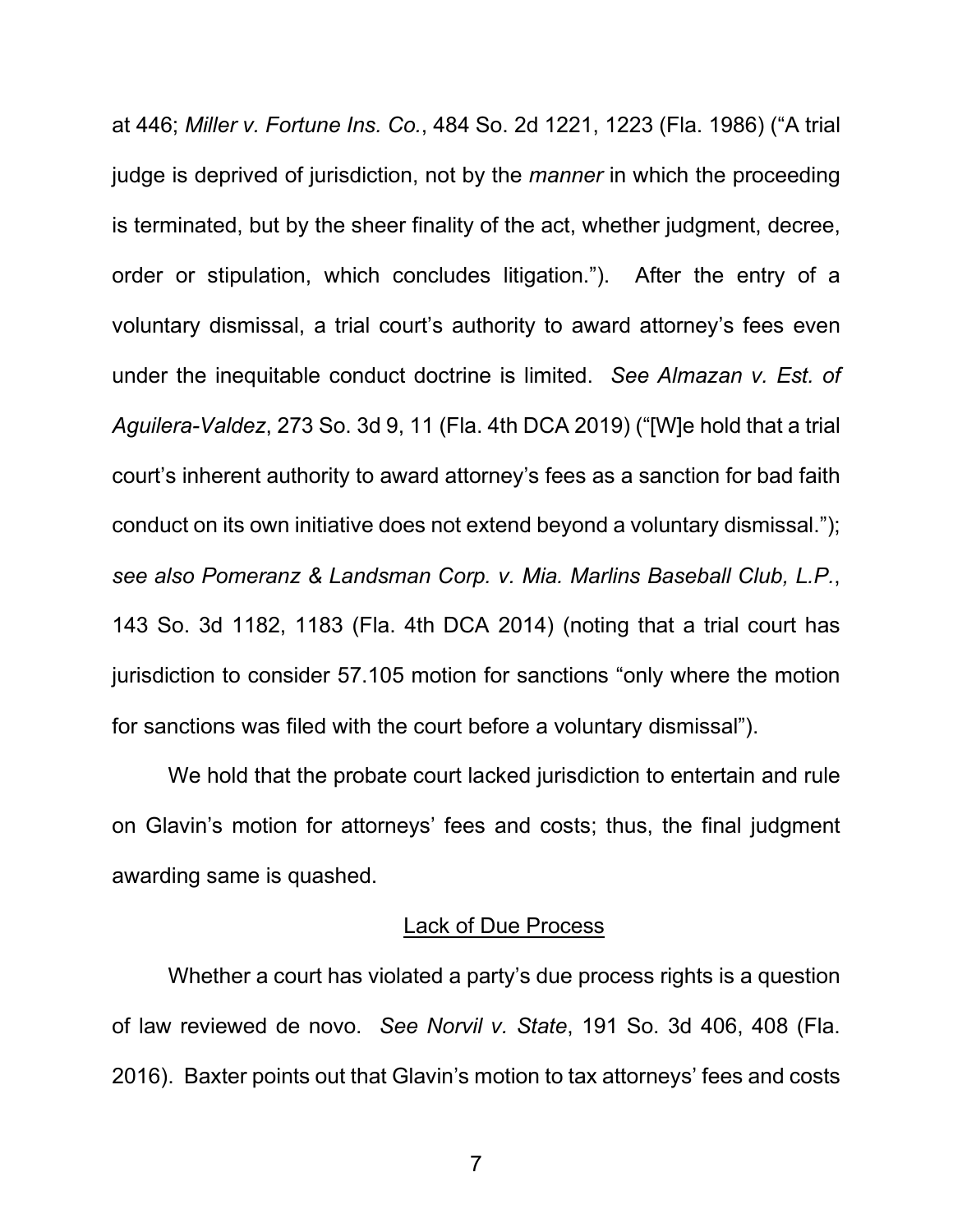relied upon statutes and rules that, under the facts of this case, provided no support for any such award against him. Given that the final judgment awarding fees and costs did not mention any of the statutes or rules relied upon in Glavin's motion and our own analysis of same, Baxter's point is well taken. As noted above, Glavin's motion to tax fees and costs against Baxter did not mention sanctions, bad faith, inequitable conduct, or anything remotely related to those terms.

A trial court's inherent authority to impose attorney's fees as a sanction for bad faith conduct is subject to due process requirements—namely notice and an opportunity to be heard, which includes the opportunity to present witnesses and other evidence. *See Moakley v. Smallwood*, 826 So. 2d 221, 227 (Fla. 2002). [4](#page-7-0) In *Moakley*, the Florida Supreme Court quashed the trial court's grant of attorney's fees in part because the attorney was not provided notice and an opportunity to be heard before the imposition of attorney's fees. *Id.*; *see also T/F Sys., Inc. v. Malt*, 814 So. 2d 511, 514 (Fla. 4th DCA 2002) (reversing award of attorney's fees based on the inequitable conduct

<span id="page-7-0"></span><sup>&</sup>lt;sup>4</sup> The lack of specificity in the final judgment entered in this case also prevents any review to determine whether the probate court complied with *Moakley's* mandate that the amount of the attorney's fees awarded as a sanction must be directly related to the attorney's fees and costs the moving party incurred because of the opponent's inequitable conduct. 826 So. 2d at 227. However, given our holdings in this case, we need not discuss this deficiency any further.